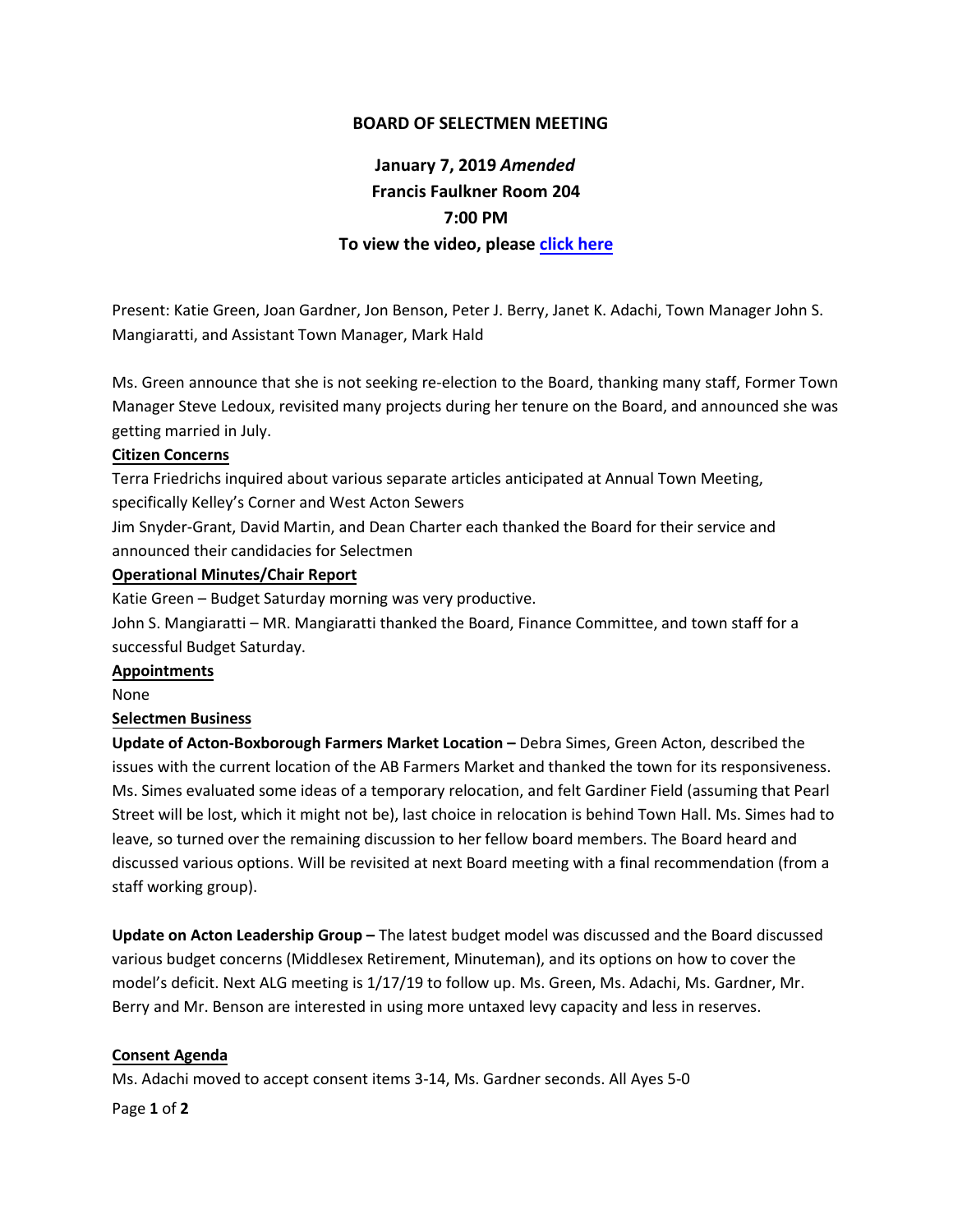Ms. Adachi moves to adjourn, Ms. Gardner seconds, all ayes, 5-0. Meeting adjourned at 8:08 PM.

#### *Documents and Exhibits Used During this Meeting*

- *Request from ABFM*
- *Meeting Minutes*
- *Executive Session (Confidential)*
- *Gift Acceptance Memos, Recreation Department*
	- o *Insulet Corporation - \$1,500*
	- o *Concord Teacakes - \$500*
	- o *DCU - \$1,000*
	- o *Middlesex Savings Bank - \$1,500*
	- o *Roche Brothers - \$3,000*
	- o *Emerson Hospital - \$1,500*
	- o *Enterprise Bank - \$3,000*
- *Gift Acceptance, Community Services Coordinator, Acton Lyons Club - \$1,500*
- *Request to Dispose of Obsolete Items, Acton Memorial Library*
- *Right of Way Street Cut Permit, Engineering Department*

Lisa Tomyl, Recording Secretary **Manufation Clerk** Jon Benson, Clerk

Approved March 4, 2019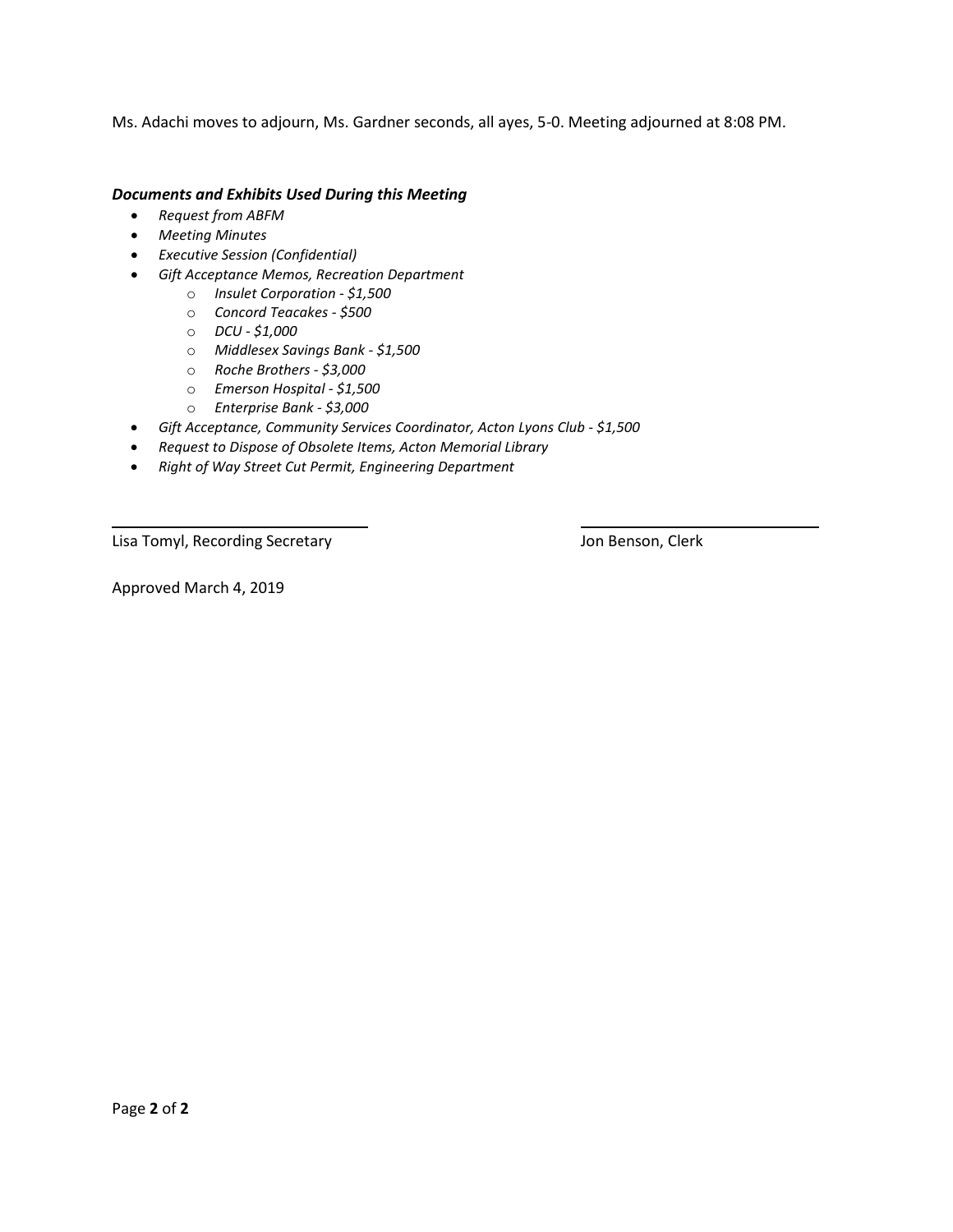

**Town of Acton**

472 Main Street Acton, Massachusetts, 01720 Telephone (978) 929-6611 Fax (978) 929-6350

# **Board of Selectmen MEETING AGENDA**

Monday, January 7, 2019 7:00 PM Francis Faulkner Hearing Room 204 Acton Town Hall

The Docushare link for additional material can be found by **[clicking here](http://doc.acton-ma.gov/dsweb/View/Collection-10650)**

- **I. Citizens' Concerns**
- **II. Chairman's Update / Operational Update** The Chairman will briefly update the Board. The Town Manager will provide a brief report
- **III. Public Hearings and Appointments** None

# **IV. Selectmen's Business**

- 1. Update on Acton-Boxborough Farmer's Market Location
- 2. Update on Acton Leadership Group

## **V. Consent Agenda**

- 3. Meeting Minutes, December 10 and 17, 2018
- 4. Executive Session Minutes, December 10 and 17, 2018
- 5. Accept Gift, Recreation Department Board to accept a gift totaling \$1,500 from Insulet Corporation to support the 2019 Summer Concert Series and Events
- 6. Accept Gift, Recreation Department Board to accept a gift totaling \$500 from Concord Teacakes to support production costs for the 2019 Summer Concert Series
- 7. Accept Gift, Recreation Department Board to accept a gift totaling \$1,000 from Digital Federal Credit Union to support production costs of the 2019 Summer Concert Series
- 8. Accept Gift, Recreation Department Board to accept a gift totaling \$1,500 from Middlesex Saving Bank to support production costs for the 2019 Summer Concert Series
- 9. Accept Gift, Recreation Department Board to accept a gift totaling \$3,000 from Roche Brothers to support the 2019 Summer Concert Series and Special Events
- 10. Accept Gift, Recreation Department Board to accept a gift totaling \$1,500 from Emerson Hospital to support to 2019 Summer Concert Series and Events